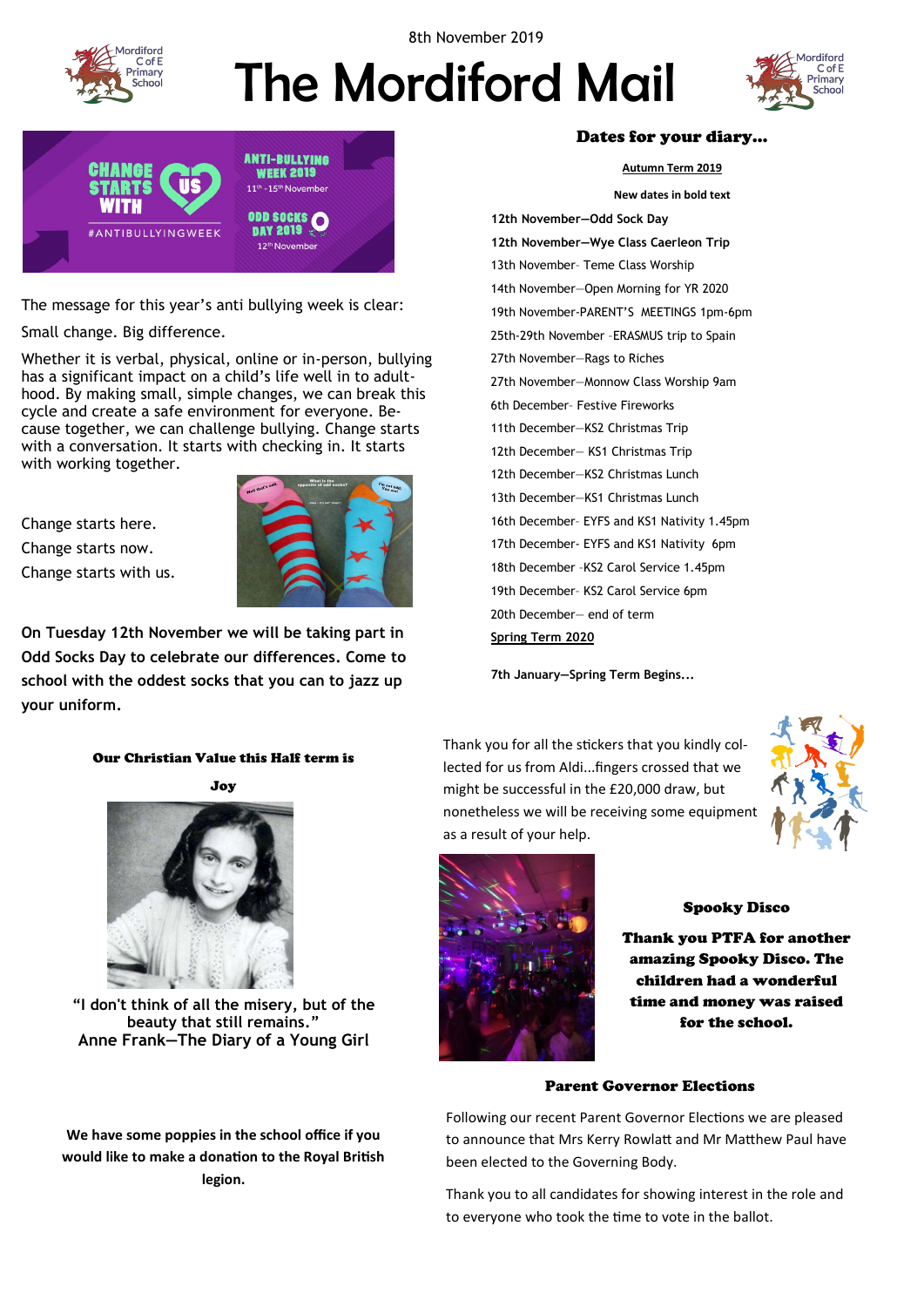*STARS OF THE WEEK*



## **Miss Finney's Star: Elissa**

## **The Little Cup of Kindness: Phoebe**

#### **Ula (Rec)**

Ula; Well done for returning to school after half-term with such a 'can-do' attitude! It's great to see you approaching new and unfamiliar tasks with resilience, a quiet confidence and a smile.

#### **Jacob (Year 1)**

Wow! What a great start you've made to Mordiford. You have settled in brilliantly. You are always ready to learn, have some wonderful ideas on the carpet and have made lovely friendships already. We love that you always have a smile too!!

#### **Ruby (Year 2)**

What an amazing mathematician you have shown yourself to be this week. Column addition cracked! Thank you for helping others to understand too. Keep up this hard work.

#### **Jonah (Year 3)**

For settling so well into Wye Class and making a great start to your career at Mordiford! You are striving to be the 'best you can be' by showing excellent listening skills, values, manners and working hard in all your lessons. You have also made some great new friends and you are a joy to have in the class. Well done!

## **Daisy (Year 4)**

Your contribution in lessons this week has been outstanding which has lead to some excellent work. You have become a real leader in the classroom and we know we can always count on

## you for support. Thank you!

## **Maya (Year 5)**

For being an amazingly kind and caring pupil, for her helpfulness and organisation in class and for her outstanding enthusiasm for learning. Thank you, Maya!

#### **Caitlin (Year 6)**

You prepared and delivered a superb presentation. You thought of the audience, spoke with confidence and the class wanted you to keep going and do it again! Brilliant homework and confidence.

#### Prayer Corner

This week our prayer is from Elissa Y3

Dear Lord,

I come to say thank you for your love today and for all you have done for us.

Please help us to overcome our fears and learn from our mistakes.

Please help everyone to feel happy and if people are sad help them to feel happy.

Please do these things to make our world better.





Here are some extracts from some wonderful poems written by Frome Class this week…

"Warriors marching into the pitch black,

Stampeding amongst each other, pillaging the midnight sky

Erupting like volcanoes with an amazing array of shimmering colours

Magnificently showering down. BOOM!" Maisie

" The sky was as black as a witches robe.

The Earth was silent.

Bang! Boom ! Cackle!

The night erupted with colours like sparks from a cauldron" Ben

## "Whoosh!

Erupting in tot the night sky.

I am covering my ears.

Kaboom!

Shimmering and prancing,

Trying to be the best.

They're as aloud as a bomb.

HISS!

Another one,

Showing off it can paint the night sky" Flo

"Spinning flaming red candle ballerinas light up the night.

The explosion of colours and bursts of happiness dressing the midnight sky, filling the world with joy" Maya



This week to …

Evie and Olivia